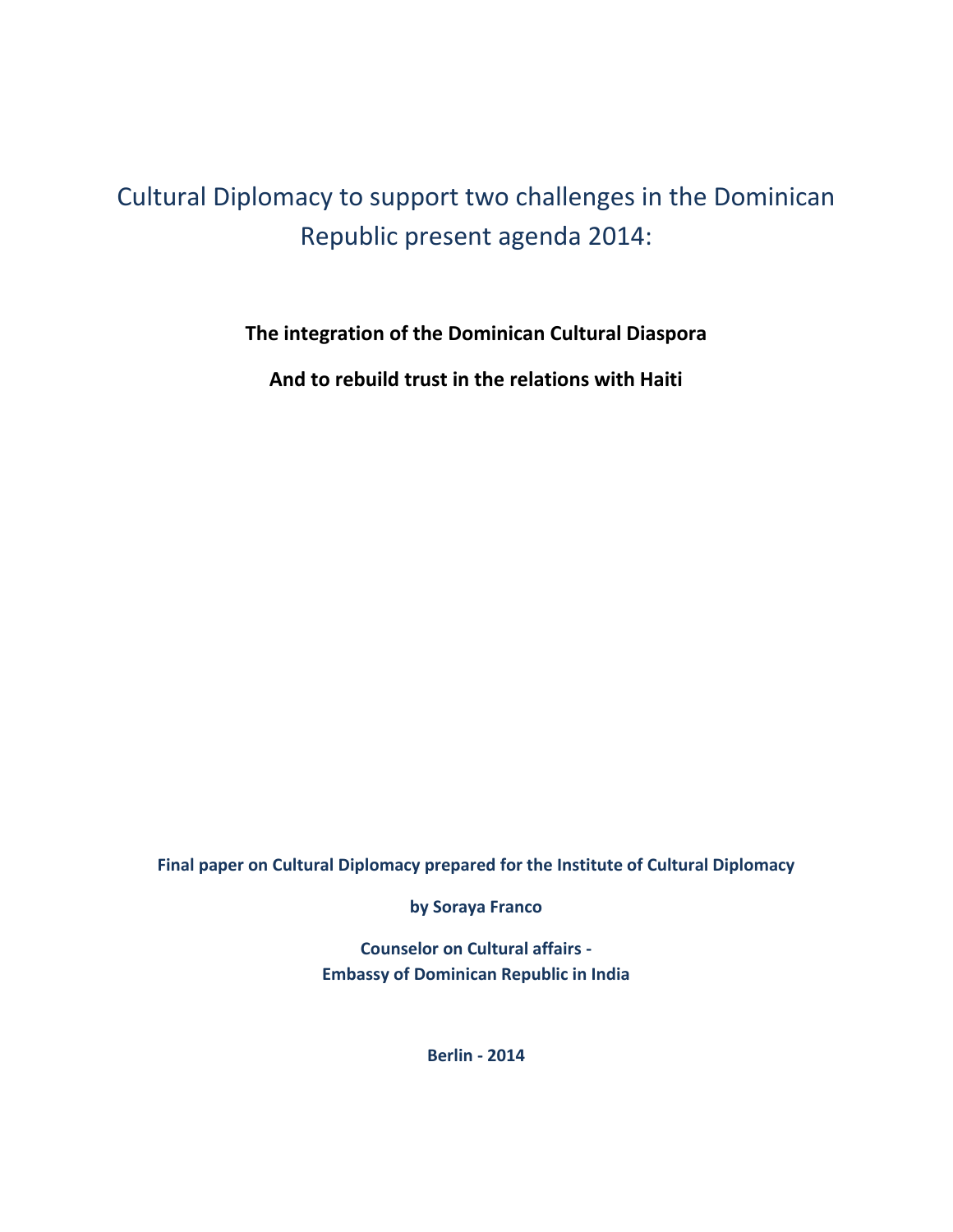# **Cultural Diplomacy to support two challenges in the Dominican Republic**

# **Present agenda 2014:**

**The integration of the Dominican Cultural Diaspora** 

### **And to rebuild trust in the relations with Haiti**

# **CONTENTS**

| 1                                                                                              |                                                                                            |                                                                                                                                                                            |  |
|------------------------------------------------------------------------------------------------|--------------------------------------------------------------------------------------------|----------------------------------------------------------------------------------------------------------------------------------------------------------------------------|--|
| $\overline{2}$                                                                                 |                                                                                            |                                                                                                                                                                            |  |
| Cultural Diplomacy as a tool for the integration of the Cultural Diaspora to the national<br>3 |                                                                                            |                                                                                                                                                                            |  |
|                                                                                                | 3.1                                                                                        | Cultural Diplomacy, nation branding and its relevance in the present agenda of the Dominican                                                                               |  |
|                                                                                                | 3.2<br>3.3                                                                                 | The Diaspora and its interdependent transnational Identity in the Caribbean<br>Cultural Diplomacy as a tool in the integration of the cultural "Diaspora" for the national |  |
|                                                                                                | 3.4                                                                                        |                                                                                                                                                                            |  |
|                                                                                                | Cultural Diplomacy as an instrument to rebuild trust in the relations with Haiti10<br>4    |                                                                                                                                                                            |  |
|                                                                                                | 4.1                                                                                        |                                                                                                                                                                            |  |
|                                                                                                | 4.2<br>The human rights conflict caused by the Sentence 168/13 affecting the Dominicans of |                                                                                                                                                                            |  |
|                                                                                                | 4.3                                                                                        | The Importance of Cultural diplomacy to open a dialogue and rebuild trust and better                                                                                       |  |
|                                                                                                | 4.4                                                                                        | Recommendations: Symbolic actions and long term educational and cultural projects 14                                                                                       |  |
|                                                                                                |                                                                                            | Annoy I: Country Political Information<br>1 C                                                                                                                              |  |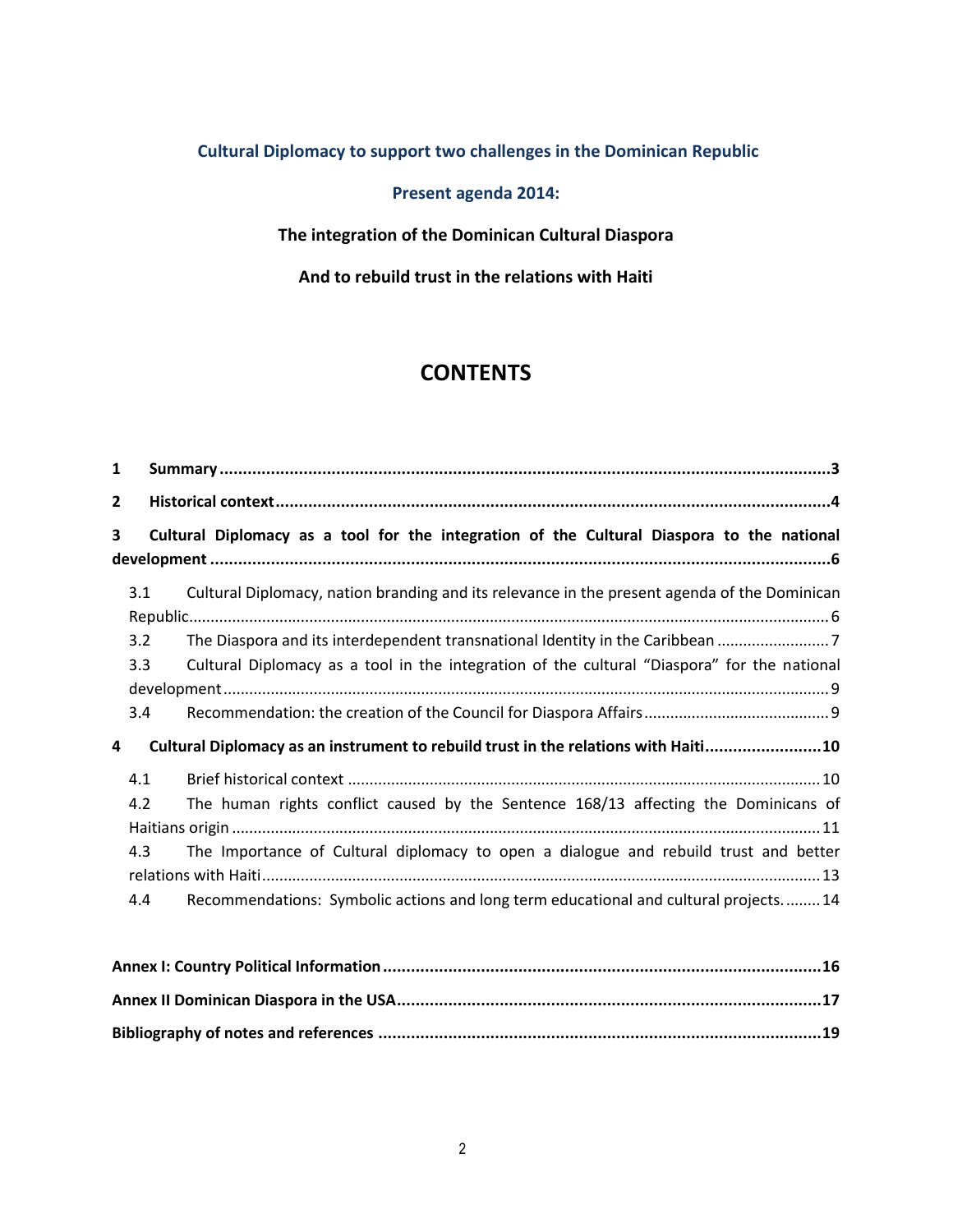#### <span id="page-2-0"></span>**1 Summary**

Cultural Diplomacy, is "*an important component of public diplomacy that include the "exchange of ideas, information, art and other aspects of culture among nations and their peoples in order to foster mutual understanding".<sup>1</sup> The purpose of cultural diplomacy basically comprise all a nation does to explain itself to the world", for the people of a foreign nation to develop an understanding of the nation's ideals and institutions in an effort to build broad support for economic and political goals.*

I believe Cultural Diplomacy, can and must play an important role and a strategic contribution to achieve a country policy goal.

In this paper we analyze this potential role applied to two currents and concrete issues that are of concern right now to the Dominican Republic Ministry of External Affairs: a) the necessity for the country to facilitate the integration and enhancement of its Diaspora and its contribution to the national development and b) Cultural diplomacy as a tool to strengthen the Dominican Republic relations with its nearest neighbor, Haiti, to rebuild trust on the aftermath of the Constitutional Court ruling TCI 168.13.

The first section of this paper focuses on the importance of the Historical context, and it explains how early The Dominican Republic has been dealing with the complexity of our common history in the construction of our identity, and the inherent "transnational" identity of the Caribbean Diaspora is the result of that.

The following chapter stresses the significance of Cultural diplomacy collaborating with the "Diaspora", recognizing and giving value to its identity by crafting a cultural policy and a legal framework encouraging cultural manifestations and giving rise to a platform that could support their integration, offering the possibility to have the choice to return to the motherland if conditions apply. The cultural Diaspora is a great source of the soft power of a country and spontaneously without being appointed these actors are already our first's voluntary ambassadors and cultural diplomats abroad and its integration could be critical for the national development, therefore it is for the best interest of our country to give them support and encourage their creative production and endeavors.

The second part analyses the importance of Cultural Diplomacy in the present agenda 2014 to strengthen our relations with our nearest neighbor Haiti to rebuild trust after the Constitutional Court ruling TCI 168.13. It explains with a brief historical context the forces of the events that have influenced the present situation. Cultural Diplomacy can be an indispensable instrument of mediation to open a dialogue between the two countries, and could also serve to promote understanding and tolerance to the people that are captive of the present situation.

This is only one example amongst the myriads of them in the History of Haiti and Dominican Republic. The History is quite complex on both sides of the islands, having been different on one side by its distinctive characteristics and linked by common bonds and freedom struggle on the other side.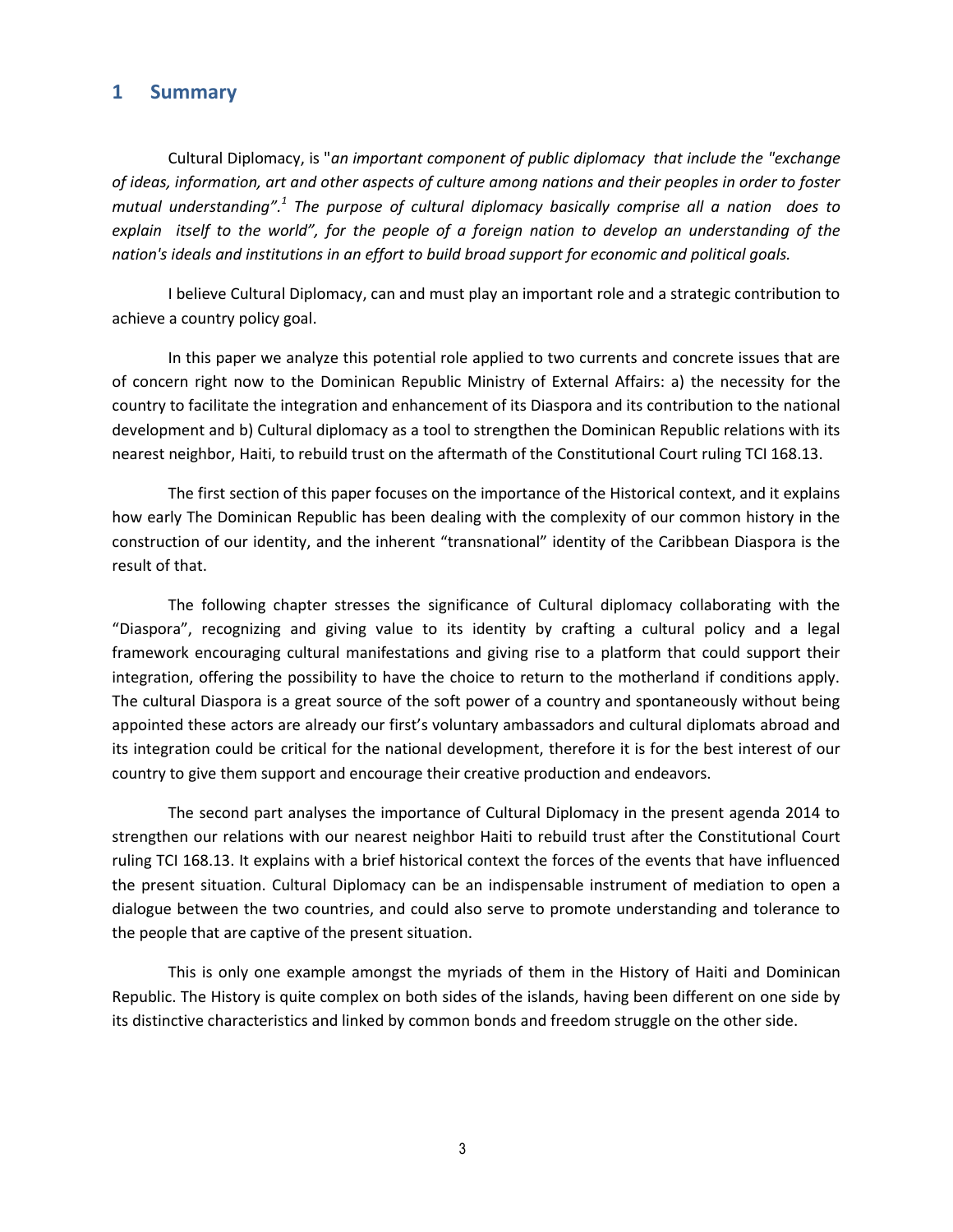#### <span id="page-3-0"></span>**2 Historical context**

The Dominican Republic is located in the heart of the Caribbean. It is a small island originally known as "Quisqueya" and baptized by the Spanish as "La Espanola" and later on also referred to as Santo Domingo and shares its territory with the Republic of Haiti on the west side, and is located between Cuba, Jamaica and Puerto Rico, it was originally inhabited by aborigines called Tainos in their majority.

Today we are a people the result of miscegenation between whites, blacks and Tainos; we are a "mestizo" majority, or rather, mulattoes. We note that the Aboriginal population who were also believed to be migrants tribes from the Amazonian, virtually disappeared during the first decades of the conquest, and colonization started with the arrival of Christopher Columbus, therefore were few traces of their culture. The Tainos disappeared first, by its low resistance to new diseases that arrived with the Europeans, but also because of the martyrdom suffered in forced work to which they were subjected in the mines of gold and silver and in the hard construction of forts and palaces and farming work.

The disappearance of the Indians forced the conquerors the importation of black African slaves, who were dedicated to replace the Indians at work on the island. Based on the work of slaves especially in gold and silver mines and then in sugar mills during the first four decades of the Spanish colonization of the island of Santo Domingo, the Spanish island "La Hispaniola" reached a phase of economic boom and its privileged geographical position, became the obligatory point where the other explorers stopover for supplies, to begin the conquest of the other American territories.

However, the discovery of large mines of gold and silver that were found in México and Perú and other South American territories, the exhaustion of the gold mines of Santo Domingo, and the continual rebellions by black slaves who worked in the mills liquidated the development that the Spanish began recording in the early sixteenth century, this stopped after a few decades the growth of the colonial economy. From 1570, the economy of the island entered a phase of decline, although livestock and equine vaccine development was emergent. Since 1640 the French, attracted by the riches of the New World, settled in its western part of the island and after a hundred years, based on the work of black slaves imported from Africa, they managed to build their worldwide richest colony.

While this economic development occurred in the western part of the island, which was named as French Saint Domingue, where France managed to have over a hundred sugar mills, as well as hundreds of coffee plantations, and nearly half a million slaves, the eastern part, Spanish colony, began to languish, also Spain was paying more attention and assistance to its rich continental colonies and the islands of Cuba and Puerto Rico. Finally the official abandonment of the island from Spain came to a head when in 1795 Spain ceded to France that part of the island with the called: "Basilea treaty".

As is known, shortly after the outbreak in Paris of the French Revolution in 1789, the black slaves of Haiti, and mulattoes, the result of the links between African and white French-influenced by libertarian principles enshrined in this extraordinary event which declared equality among human beings, with its declaration of human rights and of the citizen, took up arms, and abolished slavery in 1804 after defeating the French army, established the first black republic in the world, which they called Republic of Haiti. We have to understand that Haiti destroyed the slavery in the island, which was a very powerful institution and became the second independent country of the new world after the United States. Also, the impact of this event in the western world was irreversible somehow in the sense of gaining grounds on the universal rights or universalism of ideas that inspired the aspiration of freedom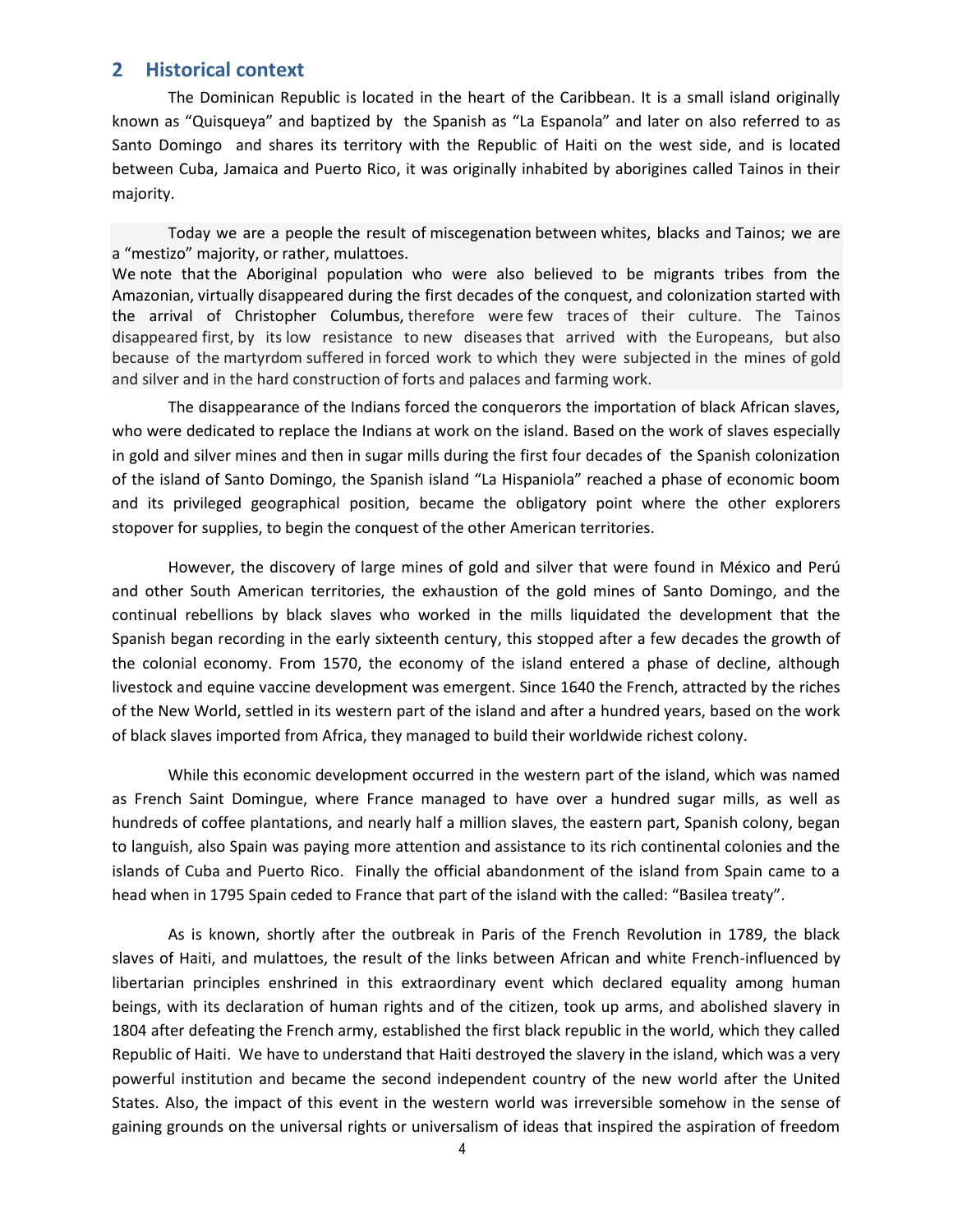of the whole region in the Americas. Like this, the Haitian revolution was the most profound revolution of its times, the only place in the world where the slaves created a nation.

While this was happening in the west, the eastern part of the island of Santo Domingo, assigned to the Gaul's, remained a French colony, but in 1809 a triumphant uprising of Dominicans colonists was recorded against the French military government, and was restored Spanish domination.

As known, from 1810 in South America and Mexico's struggle for independence began. That struggle also influenced our territory. In 1821, the Dominicans led by former President of the University and Lieutenant Governor of colonial rule, Dr. Núñez de Cáceres, they proclaimed themselves independent of Spain. But this independence lasted only months, because as slavery was not abolished by the new Dominicans rulers, independence did not find much support among the people, composed mostly of black slaves and free mulattoes.

This circumstance allowed the Haitian president, General Peter Boyer, fearing that France once again pretended to send troops to regain control over the island and restored slavery in the island, decided in 1822 to occupy the Dominican territory to integrate it with the Republic of Haiti. The Haitian president abolished slavery which won broad sympathy, settled the trade monopoly that kept Spain and distributed land among the former slaves. That is, in principle established a liberal regime and for the times, a very democratic era. But soon after, started taking many unpopular measures, as were the creation of many taxes, banning the use of Castilian language in official documents and in court proceedings, and also forced its inhabitants to contribute large sums to pay the debt France imposed to President Boyer for indemnity, amounting to 150 million francs to compensate the human losses (in slaves capital) suffered by the French colonists during the war of independence of Haiti.

All these factors contributed to renew the nationalist sentiment of the Dominicans and their desire for separation and independence, purpose and finally got in February 27, 1844, after a long process of almost six years that was directed by Juan Pablo Duarte, born in 1813. Dominican independence has special particular distinctiveness; it is the only nation in Latin America that caught fighting its independence, not against a European power, but against other Latin American nation. Importantly, the ideals of our founding father, Juan Pablo Duarte, achieved the miracle of our independence, because he understood the importance that was the unification of all racial groups and social classes: whites, blacks and mulattos, rich and poor, in a common purpose: the independence project.

Here, in this short text, it will not be possible to talk in detail about the 19<sup>th</sup> and the 20<sup>th</sup> century and how other facts as the dictatorial regime, the development of the Sugar industry and the poverty in Haiti had influenced the historical conditions that contribute to the Haitian immigration into the Dominican Republic. This will be explained in the brief historical context on chapter 3. Cultural Diplomacy as an instrument to rebuild trust in the relations with Haiti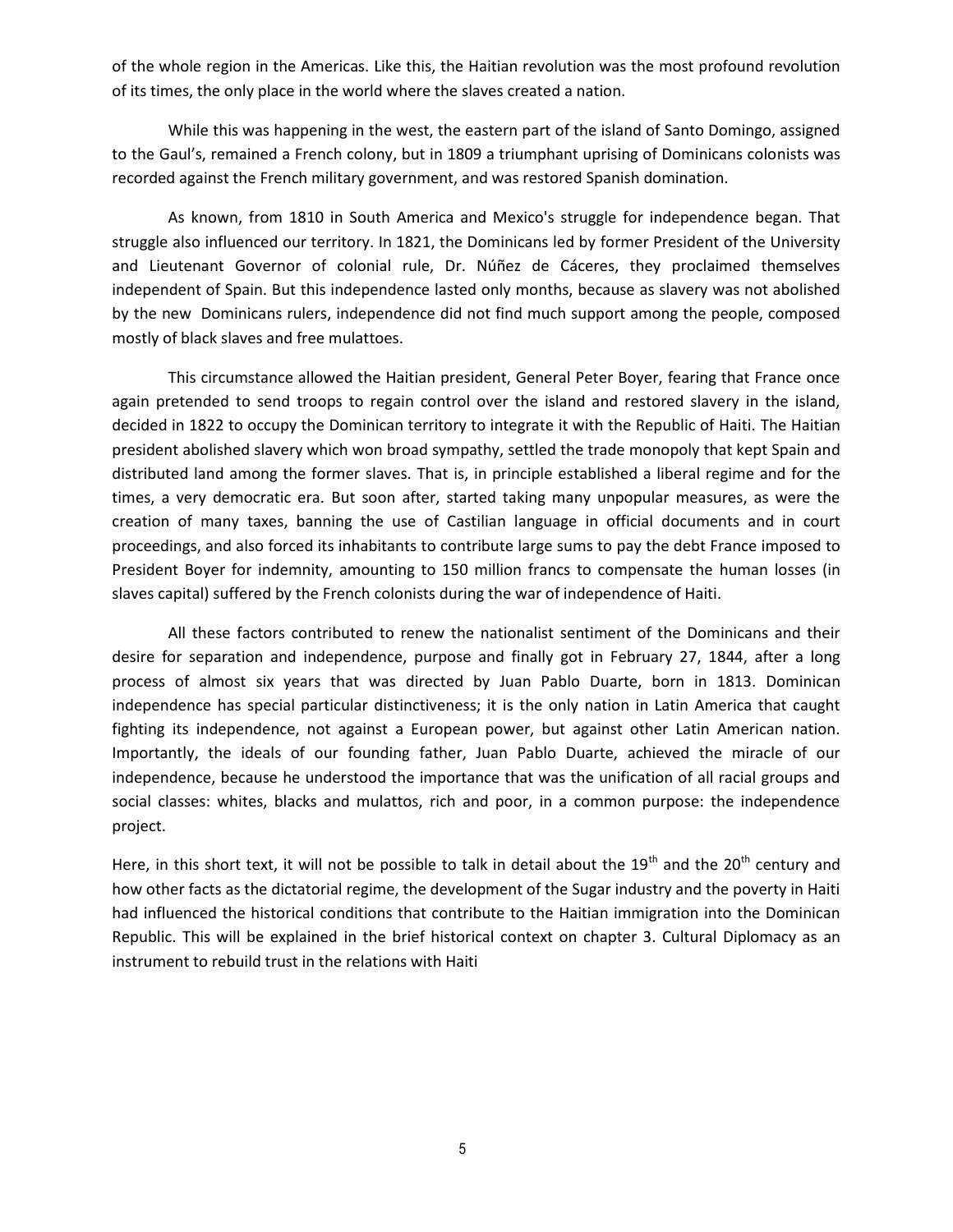# <span id="page-5-0"></span>**3 Cultural Diplomacy as a tool for the integration of the Cultural Diaspora in national development**

#### <span id="page-5-1"></span>**3.1 Cultural Diplomacy, nation branding and its relevance in the present agenda in the Dominican Republic**

Cultural Diplomacy in Dominican Republic is in state of nascent embryonic evolution. The international relations were once dormant for many years by a long tradition of dictators in the past, who were not really interested in exposing themselves and preferred to remain absent isolated of the international arena and ignored any kind of dialogue opening the country to the world. Actually the tyrant Rafael Leonidas Trujillo made the first attempt of nation branding at a national level, changing the name of the city, using military parades and fancy uniforms, he introduced new titles, honors and a new legal and educational system, re-writing the history text books for the schools with a content of a racist propaganda, and using the "Merengue" music as a national branding searching for support from the masses for his elections campaign. The Dictatorial regime presented a nationalistic face of Dominican Republic which has existed as a powerful minority point of view and still, unfortunately exists today. The weight of the globalization trends has naturally pushed the government of the former president Leonel Fernandez to activate the "Foreign Affairs" and the diplomatic international relations to a great extent; it has stimulated to ignite the International cultural relations (ICR) and economic exchanges with other countries. This has allowed it to be a global competitor in the open market. (The term" International Cultural relations" has been used to described various attempts to bring different cultures into contact across national borders).

Today, the Ministry of External Relations (MIREX) has diplomatic missions in representation of the Dominican Republic in 45 countries. The MIREX has a very young diplomatic school which in the past was only assisting the training of the new designated diplomats. Today the MIREX has understood that the fact that most of the diplomats are political designated, could be a great obstacle for the development of long term goal's projects in international relations, since these positions change quite often and very fast, and at each elections, every four years term, changes and new faces are expected. A new effort to consolidate the diplomatic studies is done with the implementation in 2014, for the first time of a Master degree in Diplomacy, International relations and Consular affairs, with an application and open entry test organized by the MIREX.

As we have observed in the state of research on cultural diplomacy, taking reference on the article of the book: What are we searching for? Culture, Diplomacy, written by Gienow-Hecht.J<sup>5</sup> (Article provided by the ICD) The editors argue that the more distance there is between the agent of a cultural diplomacy program and a political or an economical agenda, the more likely the program is to succeed. As they also mention: "the more interactive the structure of the cultural diplomacy is, the more likely to be successful. States need to employ a diversity of different vehicles of cultural diplomacy. Short term and long term goals will then be easier to fulfill". "Cultural diplomacy" is not only a one way government action; it involves broader intercultural activities with societal actors such as grassroots groups, NGO's, Artists, municipalities, etc"… "Cultural relations are the only demonstrably effective form of nation branding". Beyond the Nation Brand. Anholt S. Cultural diplomacy is a great source of the soft power of a country and the cultural Diaspora plays a great role as spontaneous agents, these actors (Diaspora) are already our first's voluntary ambassadors and cultural diplomats abroad and its integration could be critical for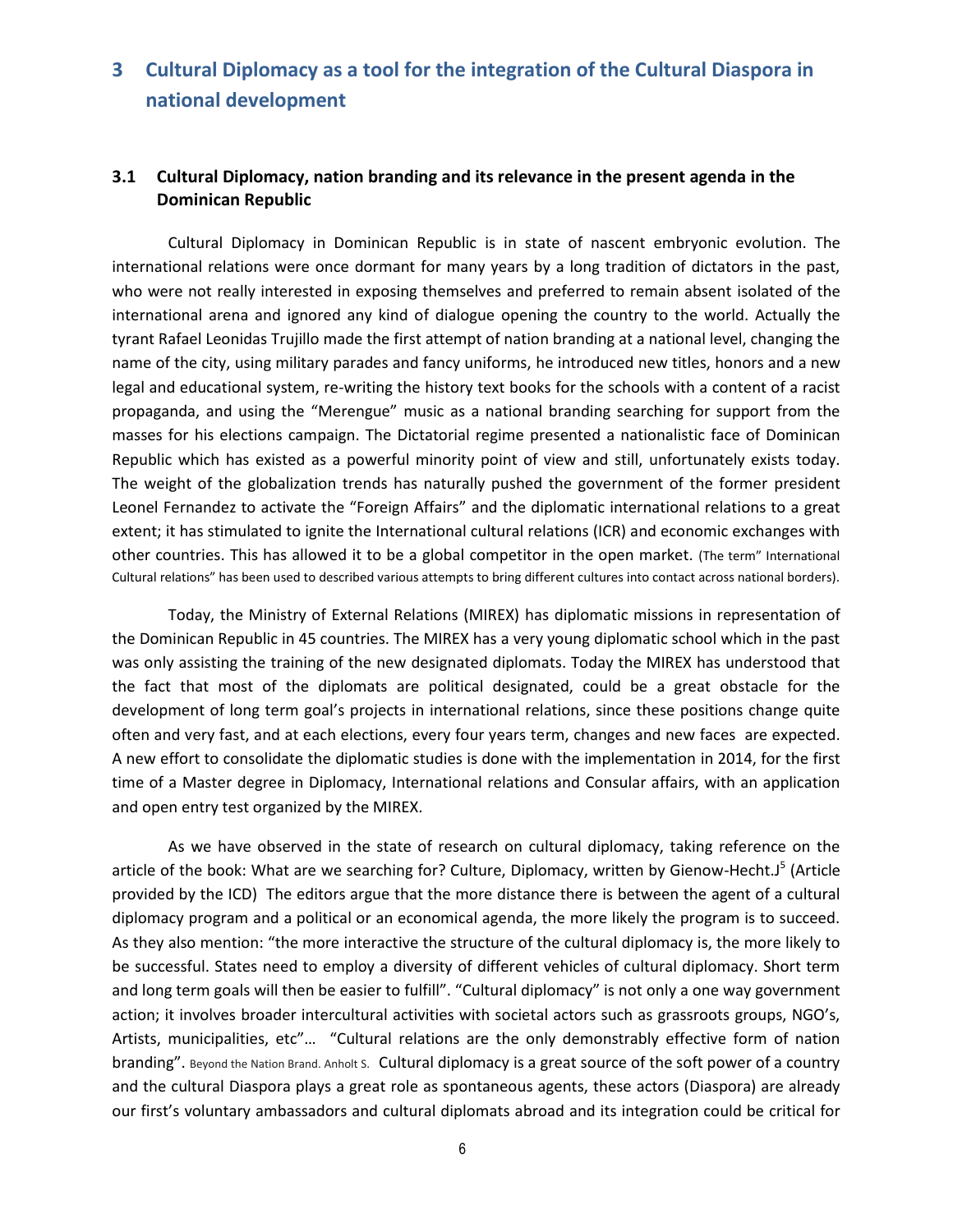the national development, so it is for the best interest of our country to give them support and encourage their creative production and endeavors with an inclusive policy.

#### <span id="page-6-0"></span>**3.2 The Diaspora and its interdependent transnational Identity in the Caribbean**

The geopolitical history of Dominican Republic has always been full of migrations and a natural cross breed of interactions, a melting pot of cultures, a mixture of races of black Africans, white west European and native Indians "Tainos", and people from the nearby Caribbean islands that create what we can call today the Dominican people.

The Dominican experience of the migration and Diaspora offer a clear view of the fragmentation that these people lived regarding the variety of identities that compose it. We can validate the difference in identities of the emigrants that get out of the country from their motherland at the end of the colonial times in the XIX century, this mobility started as early as the XVI century and exploded with the massive emigration of the 60's and for many different reasons. (Change of power, dictators, invasions, and natural disasters, etc) The migration before these was completely different and consisted of mostly white people, higher middle class and very well learned and cultivated which was considered and registered as a loss in the society. We could say that the people who moved and relocated in the continent during the colony had less the sentiment of being uprooted contrary to those who were forced to abandon their country after being dismantled the colonial homeland and started the empire fragmentation. "Another feeling of belonging will be the one after the independence that ended with two different republics, with its own identities, languages, specific borders, geographical delimitations and territories".

Dominican research scholar Silvio Torres-Saillant, professor at Syracuse University questioned the transnational perspective in the Caribbean, (Diasporic Disquisitions 9-15; Disquisiciones)<sup>2</sup> Prof. Saillant does not deny the validity of the "Transnational" approach as a conceptual resource in Diaspora research but he reminds us how *the Caribbean people has been always a global society and the "Transnational is in fact, intrinsic to the historical experience of the Caribbean". He mentions how the Caribbean as we know it today started with a social, economic and political dynamic that would immerse all its population in a deep vast sea of interrelationships and interdependence with another soils and segments of the human species. Starting with the colonization in 1492, the genocide depopulation of the region, the emergence of a global industry called "the plantations" that did not know anything else than intertwine people, lands and different advantages. And to repopulate, the arrival of the imported manpower and workforce from abroad, slaves from one continent or provisory captive from other. During the colony the goods that produced the Caribbean would enrich the European nations that were the governing body (share holders) of the colonial transaction. With the emergence of the proindependence momentum, the insurrectionary movement was characterized for the inter-regional collaboration, as Jose Marti would say interchanging and borrowing freedom fighters.* (Silvio Torres Saillant, peregrinaciones Antillanas 502)<sup>3</sup> For the post and maybe anti-revolutionary present that we are *living, the Caribbean societies have endured such a degree of dependence, economical, political and ideological that the local leadership doesn't even try to imagine solutions which are not supported or prescribed by the ruling elite of the United States or Europe*. (Silvio Torres Saillant, peregrinaciones Antillanas 502) $3$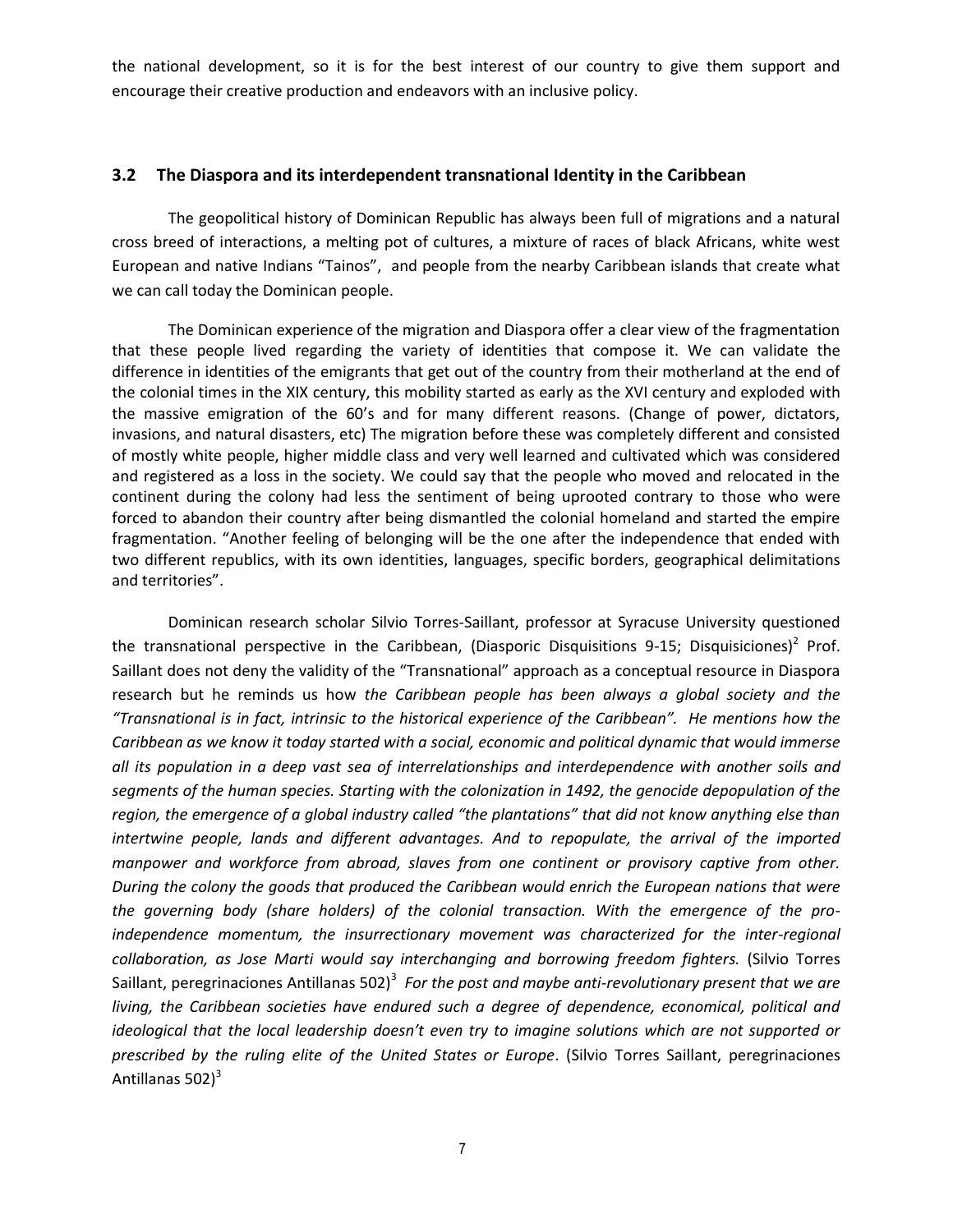*"The Dominican identity ("dominicanness") does not live only in the Dominican territory, as some seem to believe, the Dominicans also lives from another perspective, without betraying the dream of Juan Pablo Duarte and the other founders of the Dominican nation".* It is the judgment of Elissa Lister, writer, and PhD in Spanish philology professor at the National University of Colombia. She says about the "Diaspora" Dominicans living abroad are also economic exiled, not necessarily because his departure was a choice, but an obligation. She understands that Dominican intellectuals living abroad do take part on this kind of public debate on the Dominican Republic; it is also a way to keep the dialogue (open) in another context.

Having quoted this, I would like to focus on the Dominicans who migrate to New York City, especially when the migrants construct a community and a way of life integrated to the host society with specific characteristics. According to the 2000 census the Dominican community residing in New York City has more than half million members. The Central Bank of the Dominican Republic estimates that 35% of the Dominicans population resolves its basic needs, such as education, health, dietary, clothing and public services with the remittances in US Dollars sent by this sector of the Dominican Diaspora, which exceeds \$2billion annually.

According to the work "Assessment of the New York Cultural Panorama" of Franklin Gutierrez published by Global Foundation<sup>4</sup>: Less than a decade ago. Dominicans residing in New York had invested their energies in the production of material wealth that would allow them to return to the country. The reality, on the other hand, has been different: the lack of economic resources to reinstate themselves in their native land, assimilation to the North American lifestyle, the resistance from adolescent offspring to relocate to an unknown habitat, social re-adaptation to native norms, the precariousness of basic services; and the scarcity of remunerative sources and administrative corruption, an ever growing problem, has converted the Dominican Diaspora of New York into a sector of the Dominican population that is unlikely to return to the island.

However the Cultural Diaspora sector does not receive the appropriate support from the American society, threatening with extinction the cultural values of more than one million Dominicans. In view of this situation, the cultural area must receive special attention from the Dominican governments and cultural authorities. Above all, our aim should be that Dominican immigrants keep their culture wherever they are and to facilitate their return and integration if desired and conditions apply. However, contrary to the Dominicans that came out from the times of the colony until the mid XX century, the great "exodus" that took place in the 60's, especially the ones that went to the USA, have received considerable attention from the American academics. This exodus also created a "Diaspora" that has a very particular way to live its "Dominicanness".

In the literature domain we have to mention the fact that most of the Dominicans that reached the highest place in the literature in the XX century for different reasons have written their main body of work in foreign lands. The latest examples being Julia alvarez and Junot Diaz recent 2008 Pulitzer prize, but also few others before him, like Pedro Henriquez Urena, Fabio Fiallo etc.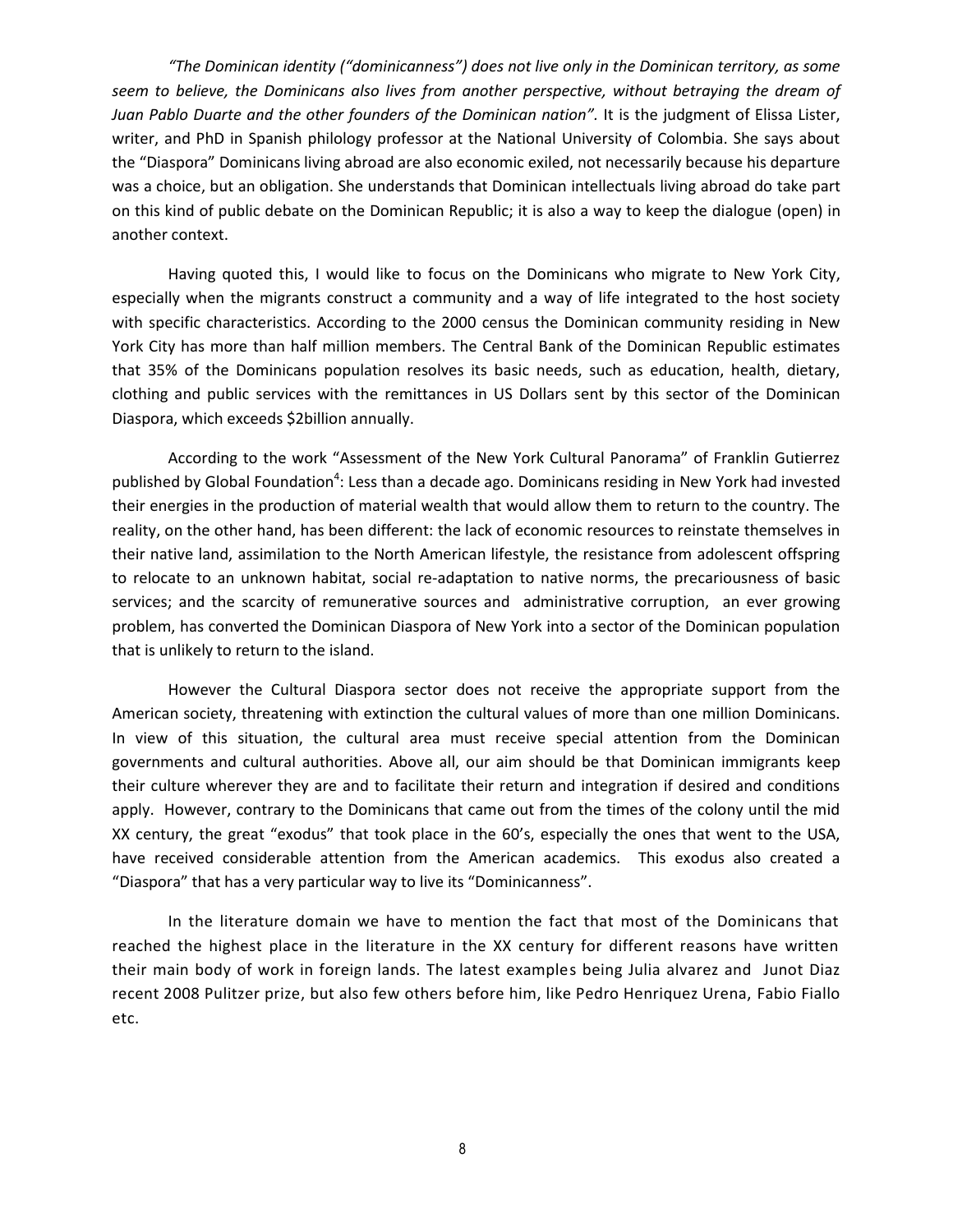### <span id="page-8-0"></span>**3.3 Cultural Diplomacy as a tool in the integration of the cultural "Diaspora" for the national development**

I think that the role of the Diaspora in the Dominican Republic has been underestimated as well as the huge potential the cultural Diaspora may contribute to optimize our cultural diplomacy.

The importance of a Cultural Diplomacy policy that is independent of the government agenda or any political agenda has been highlighted by the experience and research in the sector, therefore in this case, it might be a good balance to create a Council for Diaspora Affairs that is interdependent of both the "Cultural Ministry" and "Foreign Affairs ministries" (MIREX) working closely in collaboration between them. An instrument to establish long term goals and this joint initiative will contribute to connect the Cultural Ministry and the External Affairs Ministry along with cultural civil actors and private sector.

### <span id="page-8-1"></span>**3.4 Recommendation: the creation of the Council for Diaspora Affairs**

The **agenda** of this Council will be:

1- To organize a meeting of a working group of Cultural Diaspora and foreign policy, and to find an official agreement to start working in situ in Dominican Republic in coordination with the Cultural Ministry and the Ministry of Foreign affairs in a first time then to include other civil actors, NGO's and private cultural institutions.<sup>10</sup>

2-Crafting cultural policies that make possible the integration of the "Dominicans Diaspora" abroad and at the same time facilitates the re-integration of the cultural and economic "Diaspora" to contribute "inbound" to the national development and to ease their return to their mother land if desired and the conditions apply. To encourage a pro return support and a creation of a Diaspora Integration fund.

3- Developing a legal framework for Cultural Diaspora participation abroad and in the Dominican Republic.

4- Creating a consolidated skills database of Dominicans abroad cultural Diaspora, identifying the potential cultural Diaspora networks. A Global Dominican cultural Network Forum which work on cultural policy research and brings together individual and their resources, their products and their services.

5- To craft a Diaspora reciprocal engagement policy, legal framework and budgetary dispositive, facilitating deployment of Diaspora professional networks, especially in the health, education, arts and cultural sectors. **Agent and Vehicle:** the Diaspora can contribute to economic and cultural development through the injection of their knowledge, experience on the ground, ideas and resources for projects and programs.

It seems relevant to mention the example of Ireland efforts to integrate its Diaspora, in creating new relationships with its overseas Irish; in the recent past they have invited 200 overseas Irish personalities abroad to help to develop an Irish nation brand and inviting them to be cultural ambassadors of the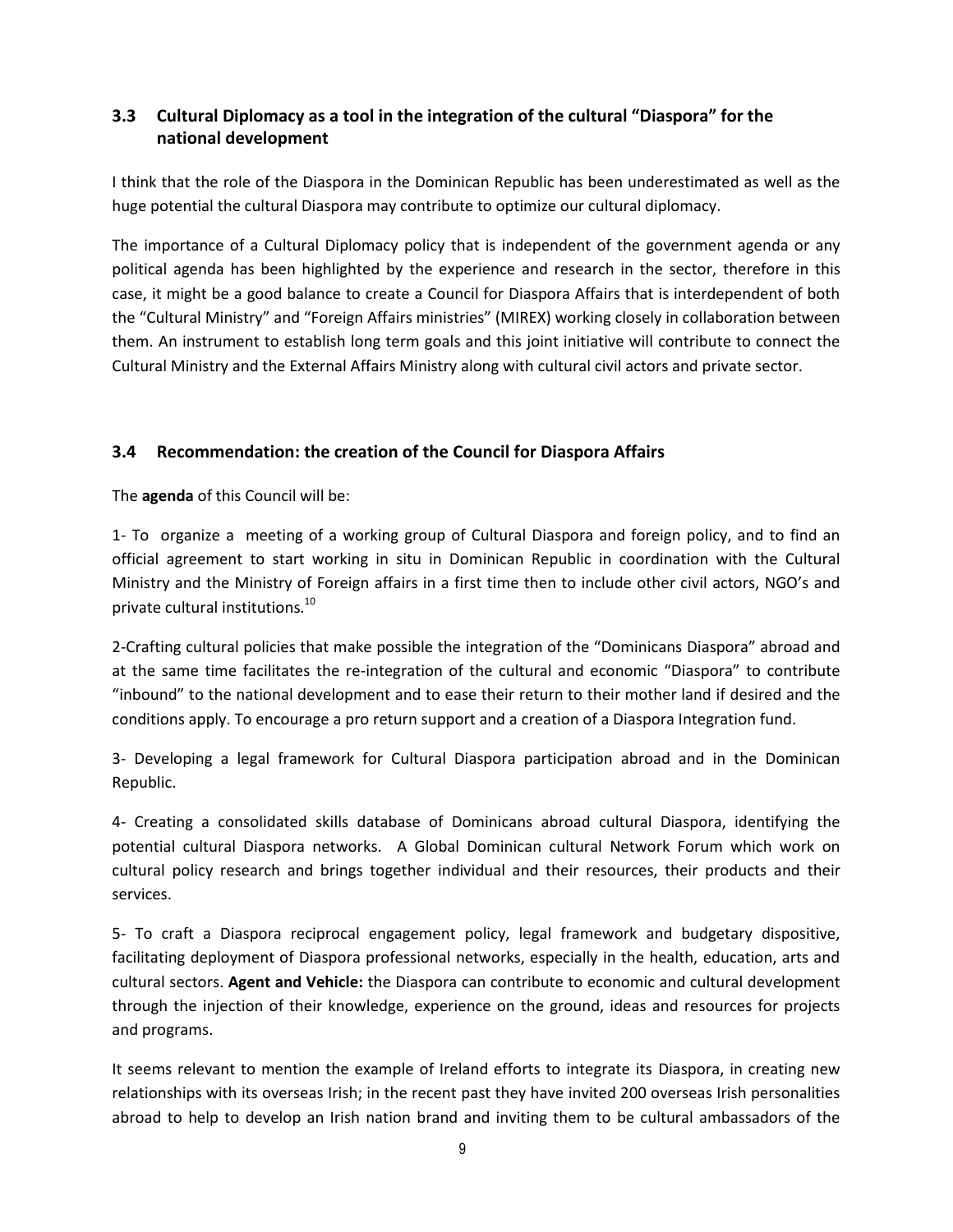country. (Lecture by Mulhall D, Irish Ambassador to Germany: The branding of smaller nation in a globalised world)  $^{10}$  The Irish Diaspora has a long tradition of donating to educational institutes and schools in Ireland.

According to [www.diasporamatters.com](http://www.diasporamatters.com/) Jamaica also is committed to engaging with its Diaspora, concentrated in the USA, Canada and the United Kingdom, establishing a formal partnership to achieve goals of Jamaica's national agenda. The government of Jamaica implements Diaspora strategies and programs in the host countries, encouraging Diaspora cooperation and engagement initiatives. Jamaicans abroad play a role in many key aspects of society, such as healthcare, education, investment, trade and tourism. A network of Diaspora Chairs, known as the Jamaican advisory board advises the Jamaican government on matters relating to their respective communities and interface with community groups to consolidate and advocate interests or concerns. They meet on an annual basis and collaborate together with the Ministry of Foreign affairs on the staging of a Biennial of Diaspora Convention.

The participation of the "Diaspora" is of a great importance, not only for their contribution in an economical way (remittances), but also its real participation in the decisions that must be made in the country in terms of foreign policy. To this end, Diaspora issues should be a standing item on the programs and of the agenda of the Dominican Republic Summits participations.

# <span id="page-9-0"></span>**4 Cultural Diplomacy as an instrument to rebuild trust in the relations with Haiti**

#### <span id="page-9-1"></span>**4.1 Brief historical context**

In this inherent diversity, we have to understand the challenges to be surmounted to consolidate the necessary integration of the Dominicans for its independence and the construction of its identity and nationality. Juan Pablo Duarte, father of the independence, was the main ideologue of the independence movement; his thought was the anti-thesis of the neocolonial conservatism. He affirmed the possibility of a Dominican Republic "free and independent of any foreign power" and directed its doctrinal efforts to elaborate a concept that will highlight the "unity of race" as a fundamental pillar of the ideals of our society.

Still, in spite of this, some sort of "Racism" was born between its people, the "Dominican racism" is very different from the racism that aroused in Cuba or the United States, or other Latin-American nations, because it is a racism that if it arisen in the colonial period, the moment that all kinds of racism emerged in our continent, this particular racism aroused as a result of the national independence struggle. To understand better this we have to understand that most of the nations of Latin America achieved their independence fighting against another European power or somehow with their direct participation to "contradict" Spain in the XIX century, and for us it was different, the Dominican Republic was integrated to Haiti from 1822 until its independence in 1844, and we fought against Haiti, a country with a majority of the population of black African origins. The Dominican racism hide behind a supposed nationalism or anti-haitinism and acquired a status of State policy during the Dictatorship of Trujillo (1930-1962) where he and his ideologues profited of this phenomena to structure it into the state system and even integrate it as an ethno-phobic manipulation in the national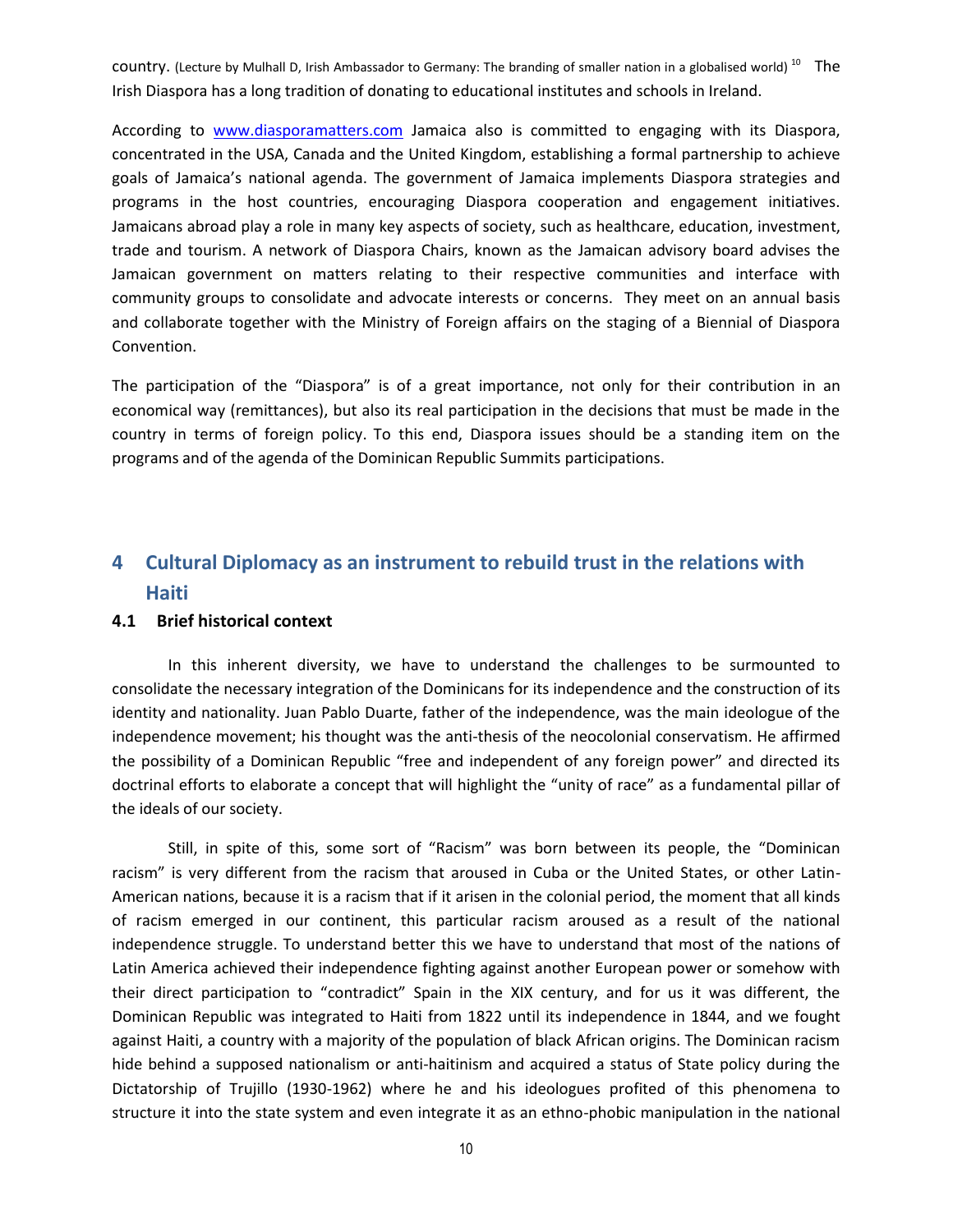education, expressed with the propaganda of a constant threat of a supposed Haitian invasion, all this with the aggravation of a growing sugar industry in the XX century, where thousands of extremely poor Haitian population emigrated to work in the sugar cane fields, led him to perpetrate the most horrible massacre, the genocide of around 15,000 Haitians in 1937.

The consequences of this racist politics found its expression in the popular culture introduced as "proverbs, racist jokes or entertainment". Almost all the literature and the art of that time were meant to show the black as an "inferior race", we never saw a black actor to play any role in the movies or in theaters. They also use the fervent Christian principles to show the Haitian "Voudu" religion as something related to the demons or black magic and declare that it was a threat to the Dominican morality. Also the Dominican military high ranks, the government officials and civil servants were selected identifying the "white" features in them, even in the private sector such as banks and commercial enterprises.

Even the Dominican "mulattoes" does not identify themselves with their blackness; or identify itself with its African roots; this is a process very difficult to understand for other cultures especially for the Americans. National self image and the culture that supports it influence the kind of institution constructed within a state and its foreign policy decision making institutions.

Still today, many of the texts that are use in the national education manifest to some extent certain racist elements, so imagine the conduct of a people educated during more than hundred years with all those abominable ideas, professor Franklin J. Franco states that: "the alienation of the Dominican people is no more than the consequences of the instrumentation of a state politics directed to create a sentiment that link the Dominicans to something that they fundamentally are not" (Interview PBS. 2012)

All the content of the Dominican ideological thought did not appear all of a sudden, it was part of a long historical process, and a great part of it, for example, the anti "black" racist elements of the ideology of the ruling class comes directly inherited from the colonial and slavery period, that finds itself its ideological roots in the philosophical and middle age Greek principles of the Spanish conquerors readapted to the new American reality.

### <span id="page-10-0"></span>**4.2 The human rights conflict caused by the Sentence 168/13 affecting the Dominicans of Haitians origin**

#### The TCI 168-13 ruling

The last 23<sup>rd</sup> September the Constitutional Court issued the judgment TCI 168-13 regarding the denationalization of Dominicans of Haitian descent.

The Constitutional Court ruled in September that people born in the Dominican Republic to parents who were neither citizens nor legal residents are not automatically entitled to citizenship under the constitution adopted in 2010. The decision was retroactive, applying to anyone born after 1929.

Here we have noticed in the debate that is leading to certain extent to a misunderstanding between "migration policies" and "Nationality as a human right". Two completely different subjects…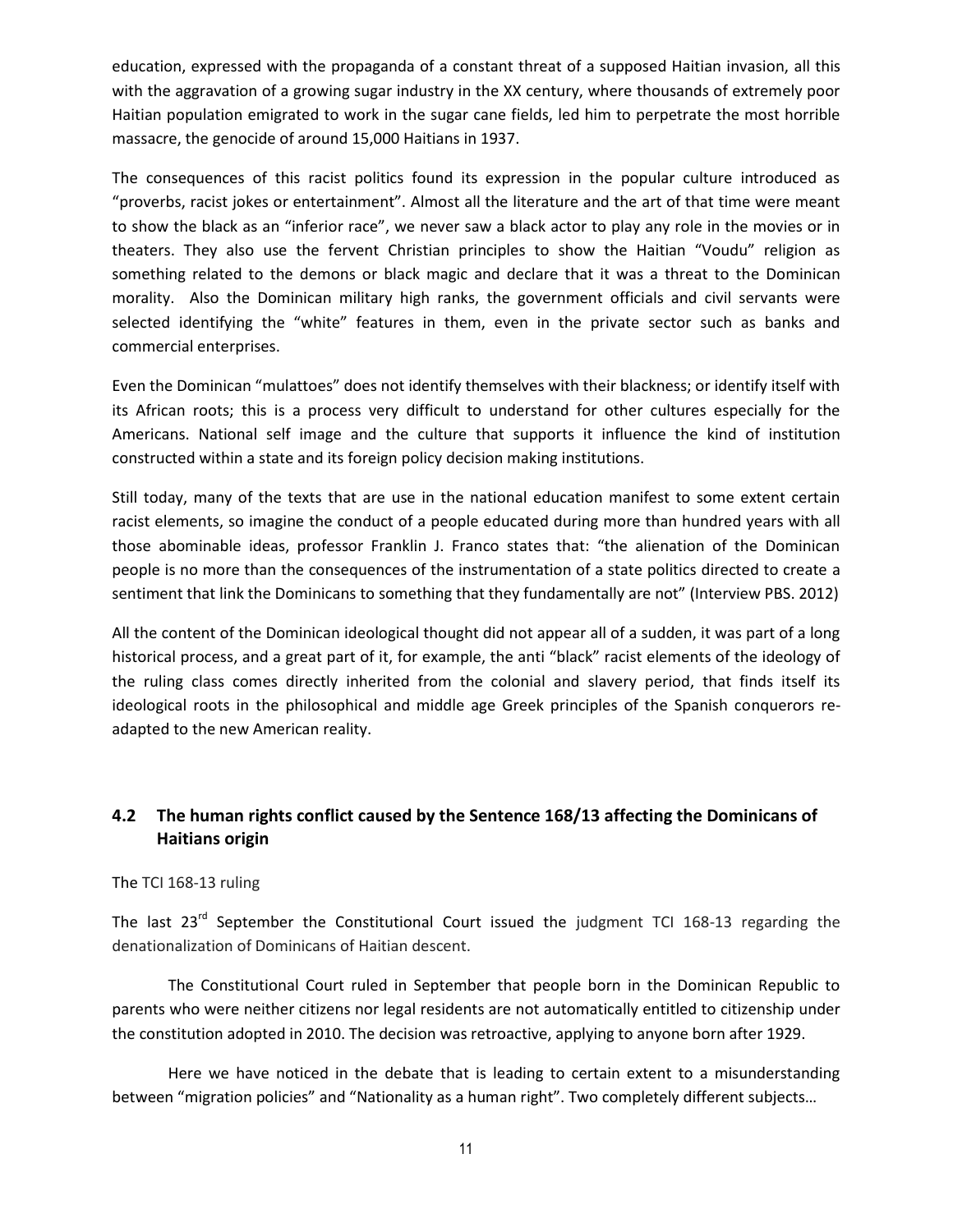Activists say most of those affected by the court ruling are the descendants of poor migrants who came to work in sugar cane fields from neighboring Haiti and that the government should publicly recognize that the court decision is racist and that it violates international agreements.

Migration to Dominican Republic has been taking place since the beginning of the XX century. While the Dominican economy grew Haiti's diminished as a result of internal power struggles, rapid population growth, environmental degradation, embargos, unfair stigmatization of HIV/AIDS and later on the earthquake.

Haitian migrants contribute 5.4 percent of value added in the national economy, 115 thousand 920 million pesos, according to a recent study by the European Union and the Population Fund UN. According to the Census made in 2013 there is approximately half million Dominicans that are descendants of Haitian origins. Even in spite of this, it is surprising that in Dominican Republic there is not a single Dominican-Haitian cultural center. This is astonishing fact, since Haitian culture is extremely rich in music, literature and visual arts and Dominican too. And since we know that most of the problematic with Haiti comes from historical scars on one side and because we are only in contact with the poorest part of the population, and add to it the lack of knowledge about our neighbors, and of course the manipulation of a propaganda of disinformation made by an industrial and ruling elite that profit of the illegal status of this mass to exploit them, today it is a responsibility shared historically by both sides of the island.

"In this complex context, is very important to know that the Dominican Republic later on started as an inclusive sovereignty that embraces the principle of diversity. The country first juridical act on March 1, 1844 abolished slavery "forever" and ended the colonial legacy of racial privilege. The nascent republic declared itself as a sanctuary for enslaved people everywhere, offering them freedom and citizenship the very moment the step Dominican soil."(Saillant October, 27, 2013)<sup>6</sup>

Regarding Haiti, we have to consider well the economical and humanitarian consequences of this conflict, as Haiti could be our first commercial partner since at this point we could supply them with most of all their needs, humanitarian crisis because "Stateless people cannot vote or participate in government, are blocked from obtaining employment, and are frequently denied basic human rights such as access to education and health services," which can aggravate more the overall the country situation, also at the International level it is not a very good image campaign for our tourism selling points, investors and aids to have a negative reputation in the eyes of the International Human rights Commission.

*Miguel Ceara Hatton, Dominican Economist, writes on "the judgment TCI 168-13 of the Constitutional Court" regarding the denationalization of Dominicans of Haitian descent. The Dominican Constitution of 2010 clearly states that Human Rights Treaties and Conventions have the same status as the Constitution. Article 74.3 of the Constitution states: "The treaties, covenants and conventions on human rights, that are signed and ratified by the Dominican State, have constitutional status and are of immediate and direct application by courts and other organs of the State".* 

The Dominican Republic subscribes to the following international treaties that recognize nationality as a human right; which have been signed and ratified voluntarily by the Dominican State.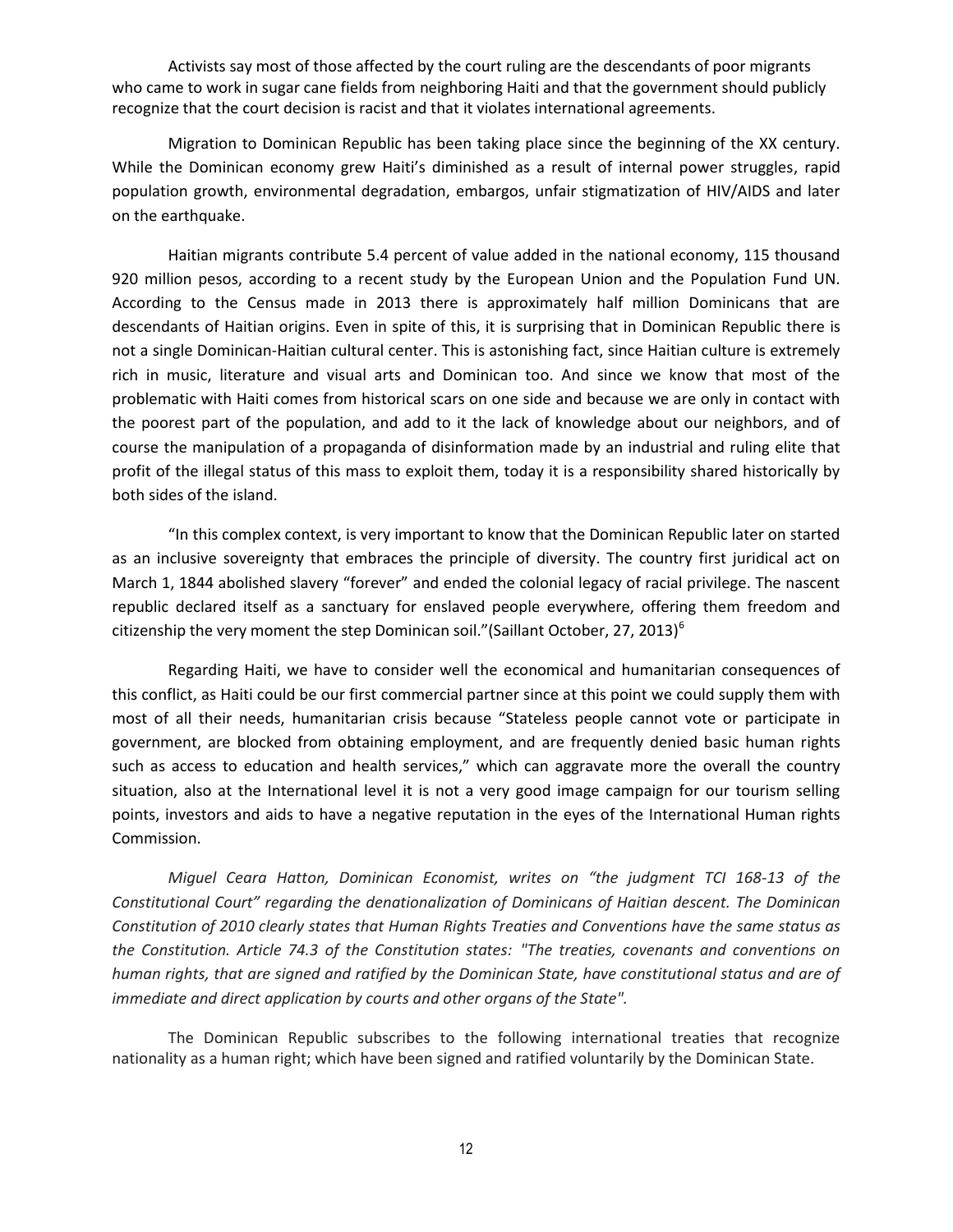- a) Article 15 of the Universal Declaration of human rights, 1948.
- b) The Convention on the reduction of cases of statelessness of 1961.
- c) Article 5 of the Convention on the Elimination of all forms of Racial Discrimination, 1965.
- d) Article 24.3 of the International Covenant on Civil and political rights of 1966.
- e) Article 20 of the American Convention on human rights of 1969.
- f) Article 9 of the Convention on the Elimination of discrimination against women, 1979.

g) Article 7 of the Convention on the rights of the child, of 1989. Article 18 of the Convention on the rights of persons with disabilities, in 2006.

The Inter-American Court of Human Rights is an integral part of the Convention on Human Rights of 1969 which the Dominican Republic signed on 7 September 1977, ratified it on 21 January 1978 and deposited its Instrument of Ratification on April 19, 1978. "The Government of the Dominican Republic by means of this instrument, declares that it recognizes as compulsory full and without special Convention, the jurisdiction of the Inter-American Court of Human Rights on all the cases relating to the interpretation or application of the Inter-American Convention on Human Rights of 22 November 1969"(19/February/1999).["http://www.oas.org/dil/esp/tratados\\_B32\\_Convencion\\_Americana\\_sobre\\_D](http://www.oas.org/dil/esp/tratados_B32_Convencion_Americana_sobre_Derechos_Humanos_firmas.htm) [erechos\\_Humanos\\_firmas.htm](http://www.oas.org/dil/esp/tratados_B32_Convencion_Americana_sobre_Derechos_Humanos_firmas.htm)

The IACHR is an integral part of the Convention; therefore the Protocol of Acceptance does not require Congressional approval, as all signatory countries have done so. (End of the quote)<sup>7</sup>

### <span id="page-12-0"></span>**4.3 The Importance of Cultural diplomacy to open a dialogue and rebuild trust and better relations with Haiti**

No benefit could possibly come to Dominican society from the extreme Court ruling. We must be able to create space to maintain our autonomy in the foreign politics, but we have to keep in mind that we live in a global world where each adhesion to a treaty presuppose in some way the surrender of one part of our sovereignty. As national challenges become global challenges "from Climate change to arm control (none are respecter of national boundaries) as national governments are held more and more to account by their own populations in other countries, it become harder for leaders to pursue radically different agendas from those of the international community. (See the Paradox of Sovereignty Anholt.S, U.K. Foreign office Public Diplomacy abroad)

To maintain a total independence in this "interdependent" world is completely illusory. The good relations with our neighbors countries must be a priority before anything, the ideal will be to create prosperity together in such a way that we could share investments, cultural heritage, migrations, tourism, etc.. Whatever happens in Haiti, can affect our stability too, like our family, we have not chosen our neighbors but they deserve our care and attention, and we need to apply the contextual intelligence to understand the driving forces that motivate their events, movements and changes in them.

Maybe it is important to notice that the Dominican Republic was the first country to give assistance and emergency support after the earthquake, but also we are the nearest country to them.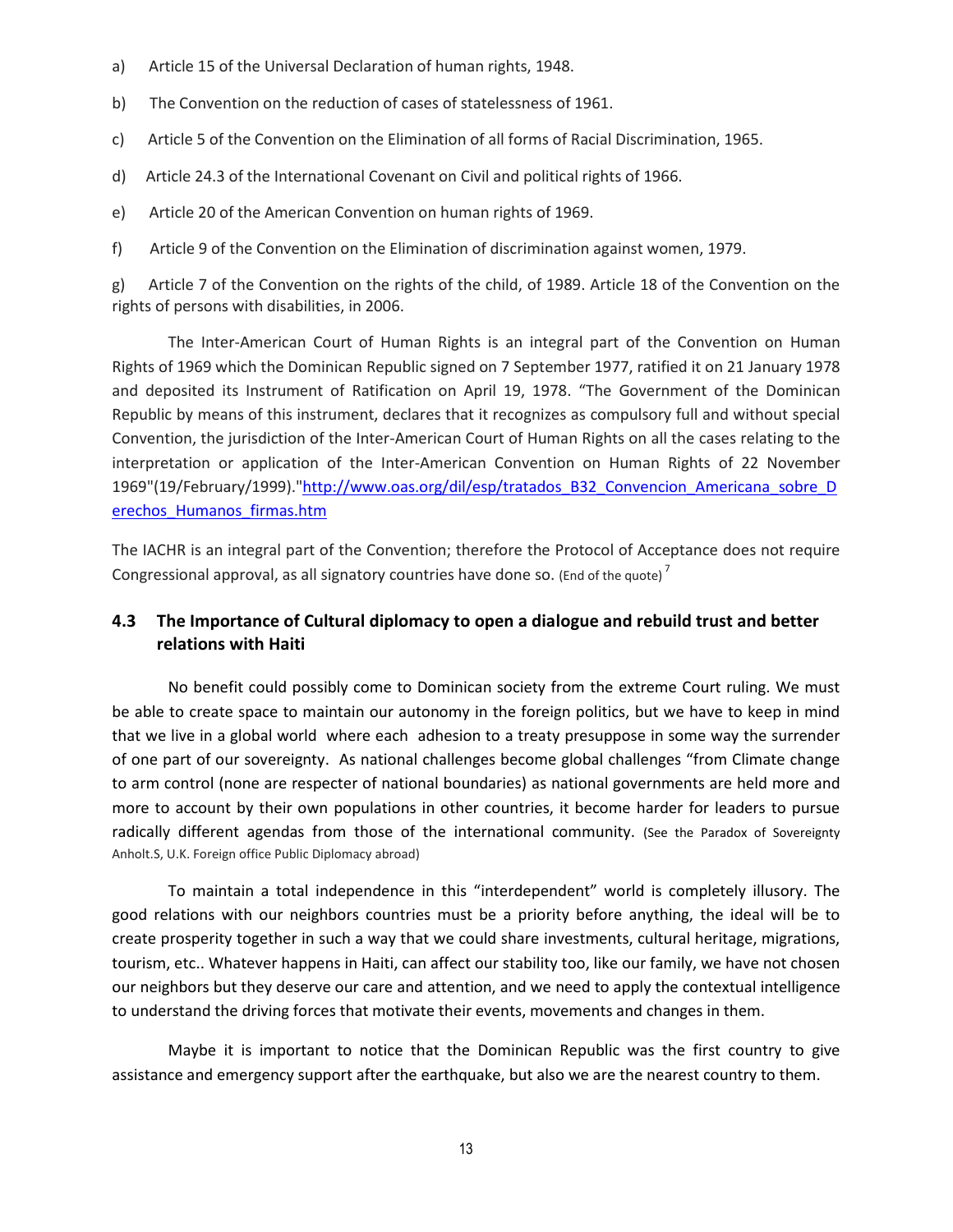President Danilo Medina for some time refrained from supporting the Court ruling; he received delegations of the Haitian-Dominican population and even heard the plaints of the human right organizations. He did not deny outright possibility that an injustice may have been committed.

Many of the decisions that have been taken are not shared by the majority, the great gap between the state and its people must be overcome and Cultural Diplomacy could play a main role in those advancements. Right now, at this point, the situation is critical and the talks between the Dominican and Haitian Governments on this topic are on hold and have been postponed until the month of May.

#### <span id="page-13-0"></span>**4.4 Recommendations: Symbolic actions and long term educational and cultural projects.**

Taking into consideration that in the conformation of our identity as a people we have different cultures and that in our traditions we find the presence and characteristics of our aboriginal culture, of the Spanish culture, and the culture of the African people, which arrived to our land as slaves. And because we will have to rise above our difficult past and together construct a positive present out the historical collective memory.

We find relevant the idea of the creation of a Dominican-Haitian Cultural and Research Center in Dominican Republic and a similar institution in Haiti promoting our Dominican heritage and historical brotherhood**.** 

According to the Census made in 2013 there is today approximately half million Dominicans that are descendants of Haitian origins. It might seems not very original as recommendation, but it is surprising that in Dominican Republic there is not a single Dominican-Haitian cultural center. This is astonishing fact, since both cultures Haitian and Dominican culture are extremely rich in music, dance, literature, religion and visual arts.

The importance of symbolic actions like the creation of a Dominican-Haitian Cultural and Research Center in the Dominican Republic can make a difference by educating the public about the Haitian contribution to our cultural patrimony to ensure that its contribution is celebrated and recognized. This implementation would also put the Dominican in more interactive cultural relations opening the dialogue at a different level with intellectual elite of Haiti that could be rather beneficial for the Dominican Republic and vice-versa, and a similar institution in Haiti promoting our Dominican heritage and historical brotherhood**,** it also can provide a context for understanding in the relation of religion and the arts between the two. This symbolic and educational action may contribute to ameliorate our relations with Haiti and contribute to a better appreciation of each other, since we have to learn to know the other to appreciate it.

Much of the role of the government is to nurture a country reputation by seeking to correct damaging misperceptions (especially in the cultural and economic area) and to cultivate a positive image and open a dialogue that match with the efforts made by the government in the search for a solution and understanding.

Cultural Centers like this one for its particular reasons and characteristics should facilitate the introduction of new cultural policies and cultural industries until now unexplored because of the conflict, or strengthens the links with the existing ones. The model proposed here suggests the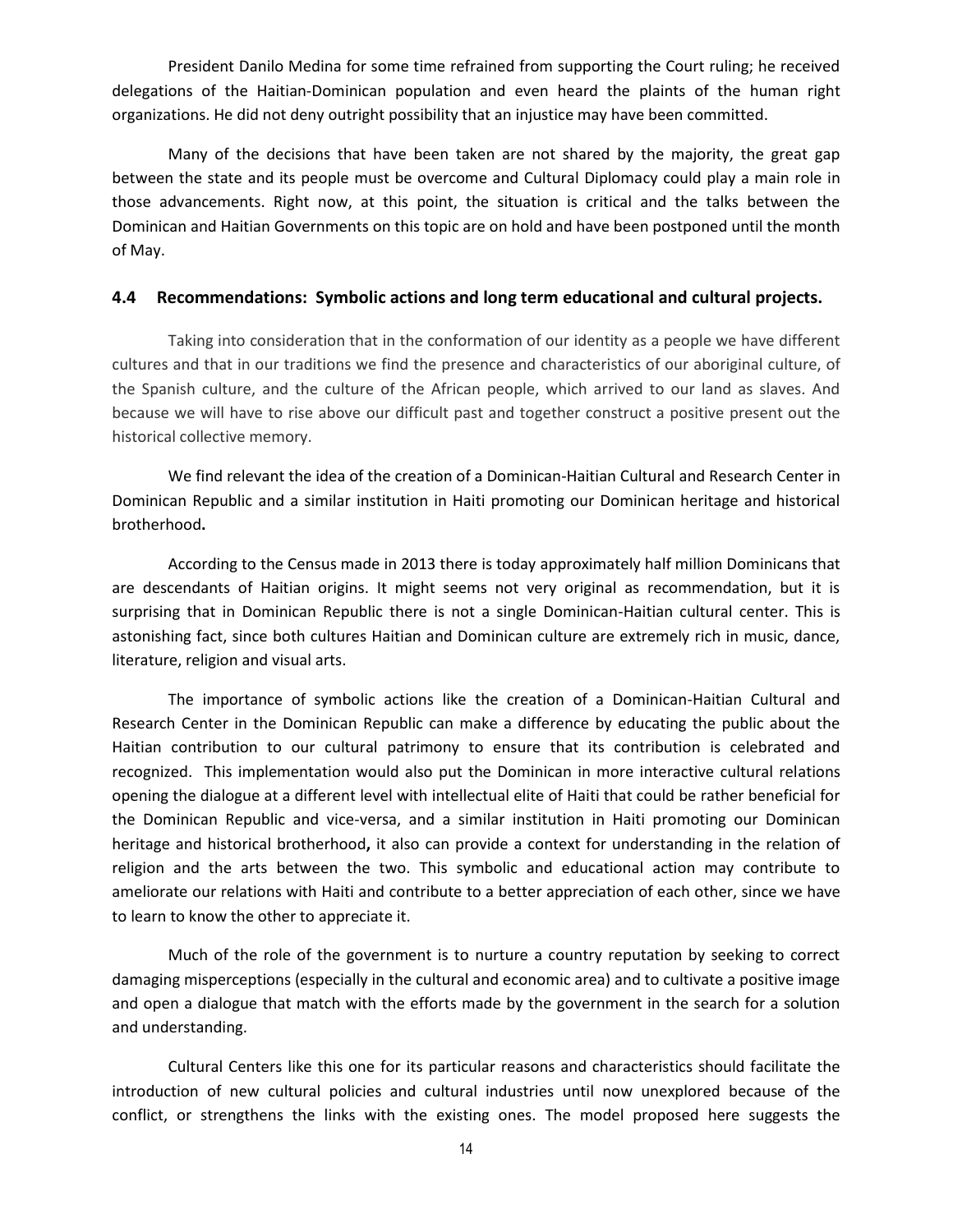participation and collaboration between nonstate actors (artists, curators, teachers, lecturers) state institutions and nongovernmental organizations. The role of artists and arts organization as agents of dialogue and change should be encouraged.

Cultural diplomacy driven by the artists and cultural actors themselves can potentially be a driving force or generate processes of social innovation challenging the social interaction of the people, and can bring new perspectives or thoughts, since the idea is to change perceptions, foster understanding and acceptance to recognize each other's culture, memories and knowledge.

This project should encourage research on cultural policies on the alignments of the principle of diversity (based on the convention on the protection and promotion of the diversity of cultural expressions and the common heritage of our identities.

A critical topic is that in both cases: the Dominican Haitians and the Dominican Diaspora, we find a negation in terms of participation and integration in the society, and since the beginning of this conflict the cultural Diaspora is being quite engaged in the support of the Dominican Haitian minority affected by the sentence, maybe they could be a neutral interface and advocate for a new model of cultural diplomacy? The question remains open. But we know that culture more than any other discourse unifies and connect people and it is the more direct and efficient educational tool.

It is obvious that political will would be necessary to implement a national policy that supports a cultural diplomacy intended to further the objectives of a foreign policy to rebuild trust with Haiti and integrate its Diaspora.

Today more than ever, it is "urgent" to set the policies and tools that will create spaces and conditions where the Dominican-Haiti cultural exchange can be strengthened, amplified, to create trust and collaboration, to promote creative solutions to our common issues, and to set a peaceful path for both countries inherently interdependent human development.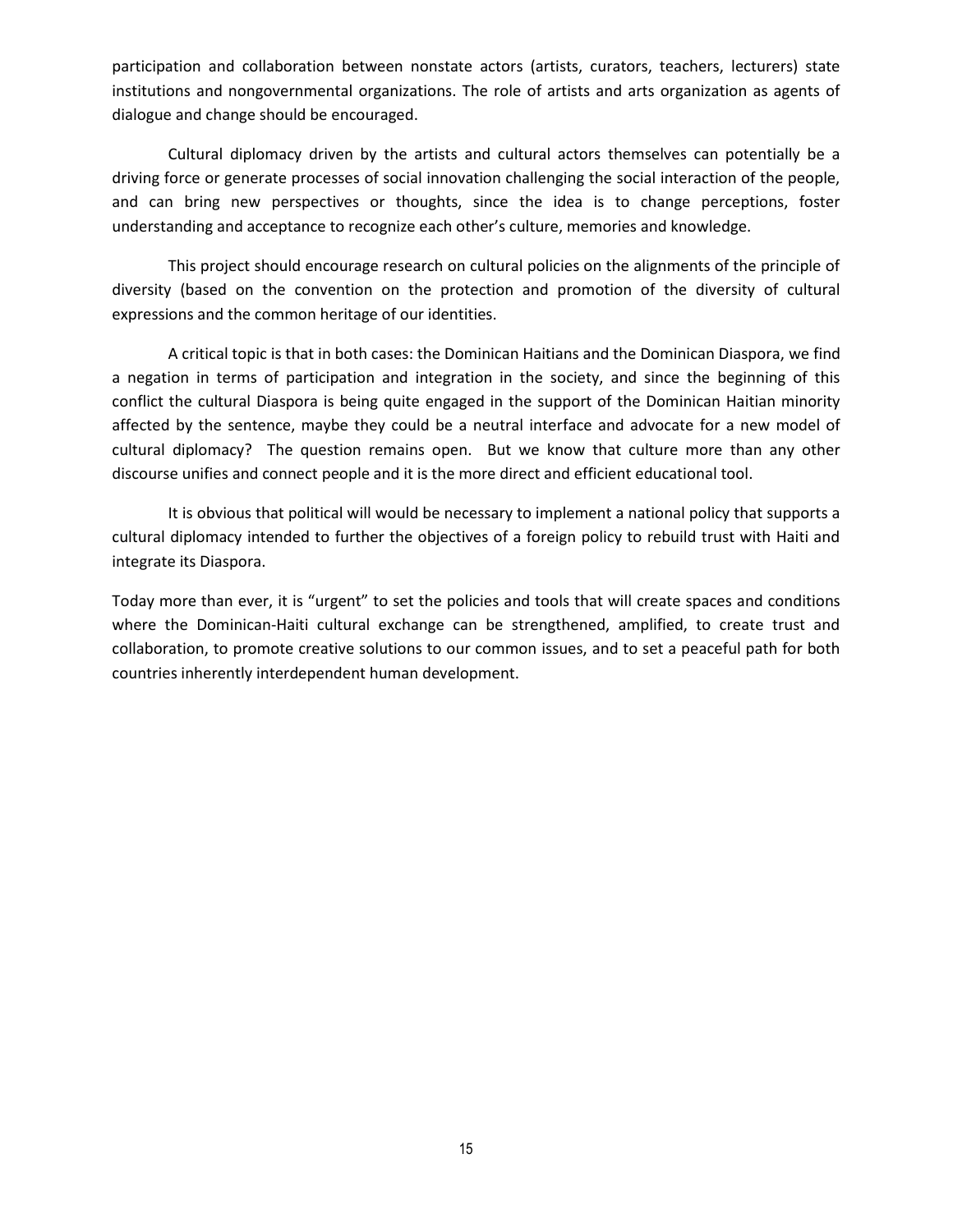# <span id="page-15-0"></span>**Annex I: Country Political Information**

#### **Principal Government Officials**

#### **Chief of State and Head of Government: President Danilo Medina**

#### **Minister of External Affairs: Carlos Morales Troncoso**

The Dominican Republic is a representative democracy with national powers divided among independent executive, legislative, and judicial branches. The president appoints the cabinet, executes laws passed by the legislative branch, and is commander in chief of the armed forces. The president and vice president run for office on the same ticket and are elected by direct vote for 4-year terms. Legislative power is exercised by a bicameral Congress--the Senate (32 members) and the House of Representatives (178 members).

Under the constitutional reforms negotiated after the 1994 elections, the 16-member Supreme Court of Justice is appointed by a National Judicial Council, which is comprised of the president, the leaders of both houses of Congress, the president of the Supreme Court, and an opposition or non-governing-party member. One other Supreme Court Justice acts as secretary of the Council, a non-voting position. The Supreme Court has sole authority over managing the court system and in hearing actions against the president, designated members of his cabinet, and members of Congress when the legislature is in session.

The Supreme Court hears appeals from lower courts and chooses members of lower courts. Each of the 31 provinces is headed by a presidentially appointed governor. Mayors and municipal councils to administer the 124 municipal districts and the National District (Santo Domingo) are elected at the same time as congressional representatives.

#### **FOREIGN RELATIONS**

The Dominican Republic has a close relationship with the United States and with the other states of the inter-American system. It has accredited diplomatic missions in most Western Hemisphere countries and in principal European capitals. The Dominican Government has regularly appealed for international support for its island neighbor, Haiti. There is a sizeable Haitian migrant community in the Dominican Republic, many of whom lack residence permits and citizenship documentation.

The Dominican Republic is a founding member of the United Nations and participates in many of its specialized and related agencies, including the World Bank, International Labor Organization, International Atomic Energy Agency, and International Civil Aviation Organization. It is a member of the OAS and of the Inter-American Development Bank.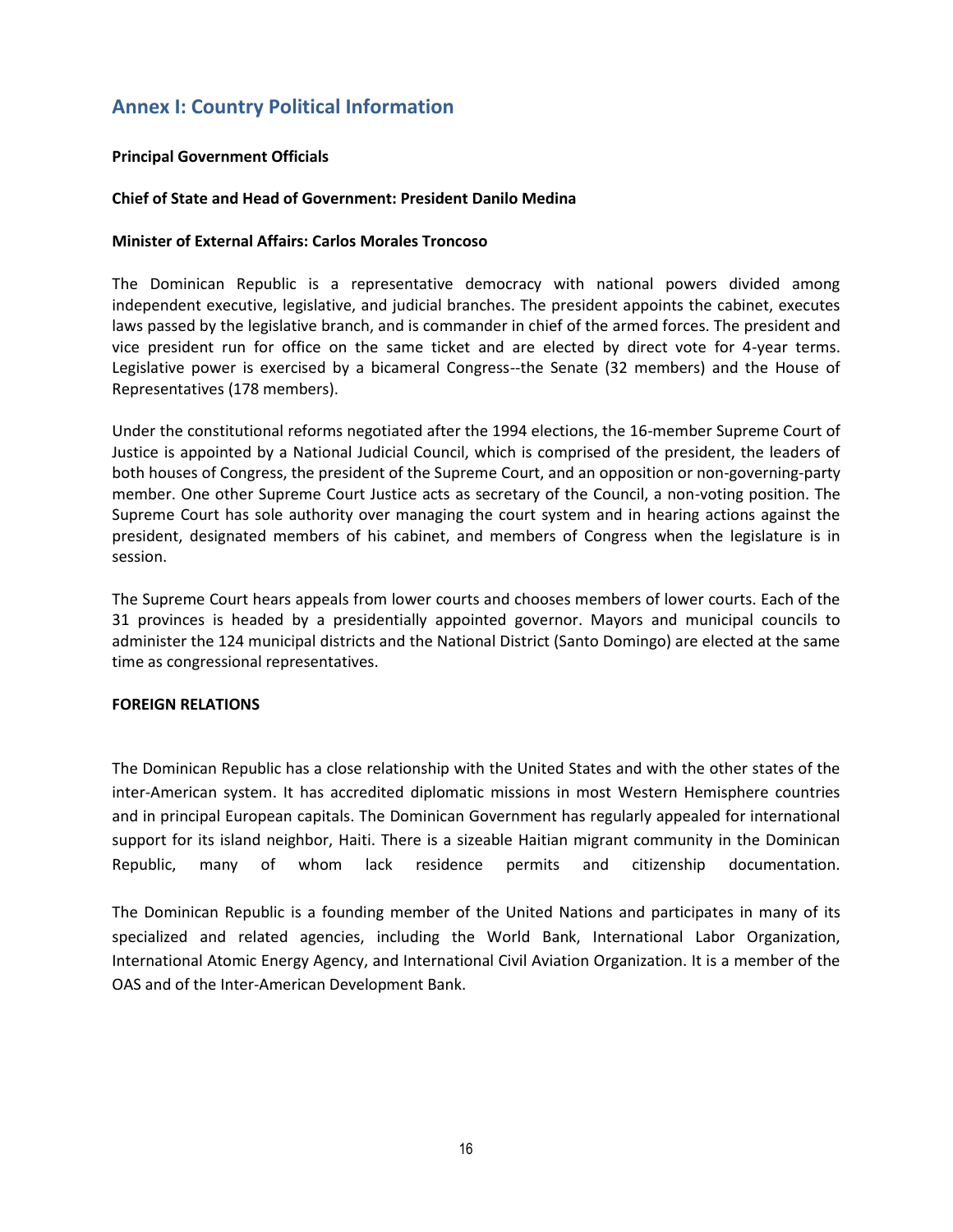# <span id="page-16-0"></span>**Annex II Dominican Diaspora in the USA**

According to the Statistical Profile Hispanics of Dominican Origin in the United States, 2009 published in May 26, 2011 by Daniel Dockterman, Research Assistant at The Pew Hispanic Research Center we find the following data:

#### **Hispanics of Dominican Origin in the United States, 2009**

An estimated 1.4 million Hispanics of Dominican origin resided in the United States in 2009, according to the Census Bureau's American Community Survey. Dominicans in this statistical profile are people who self-identified as Hispanics of Dominican origin; this means either they themselves are Dominican immigrants or they trace their family ancestry to the Dominican Republic. Dominicans are the fifthlargest population of Hispanic origin living in the United States, accounting for 2.8% of the U.S. Hispanic population in 2009. Mexicans, the nation's largest Hispanic origin group, constituted 31.7 million, or 65.5%, of the Hispanic population in 2009.1

This statistical profile compares the demographic, income and economic characteristics of the Dominican population with the characteristics of all Hispanics and the U.S. population overall. It is based on tabulations from the 2009 American Community Survey by the Pew Hispanic Center, a project of the Pew Research Center.2Key facts include:

• *Immigration status.* Nearly six-in-ten of Dominicans (57%) in the United States are foreign born, compared with 37% of Hispanics and 13% of the U.S. population overall. Most immigrants from the Dominican Republic (60%) arrived in the U.S. in 1990 or later. Nearly half of Dominican immigrants (47%) are U.S. citizens.

• *Language.* A majority (53%) of Dominicans speak English proficiently.3Some 47% of Dominicans ages 5 and older report speaking English less than very well, compared with 37% of all Hispanics.

• *Age.* Dominicans are younger than the U.S. population and older than Hispanics overall. The median age of Dominicans is 29; the median ages of the U.S. population and all Hispanics are 36 and 27, respectively.

• *Marital status.* Dominicans are less likely than Hispanics overall to be married—38% versus 45%.

• *Fertility.* Four-in-ten (41%) of Dominican women ages 15 to 44 who gave birth in the 12 months prior to the survey were unmarried. That was similar to the rate for all Hispanic women—40%—and higher than the rate for U.S. women—35%.

• *Regional dispersion.* Eight-in-ten Dominicans (79%) live in the Northeast, and half (50%) live in New York.

• *Educational attainment.* Dominicans have slightly higher levels of education than the Hispanic population overall. Fifteen percent of Dominicans ages 25 and older—compared with 13% of all U.S. Hispanics—have obtained at least a bachelor's degree.

• *Income.* The median annual personal earnings for Dominicans ages 16 and older were \$20,000 in 2009; the median earnings for the U.S. population were \$28,900.

• *Remittances.* Remittances from Dominican immigrants in the US constitute a significant percentage of the GDP.

• *Poverty status.* The share of Dominicans who live in poverty, 25%, is higher than the rate for the general U.S. population (14%) and similar to the 23% share among all Hispanics.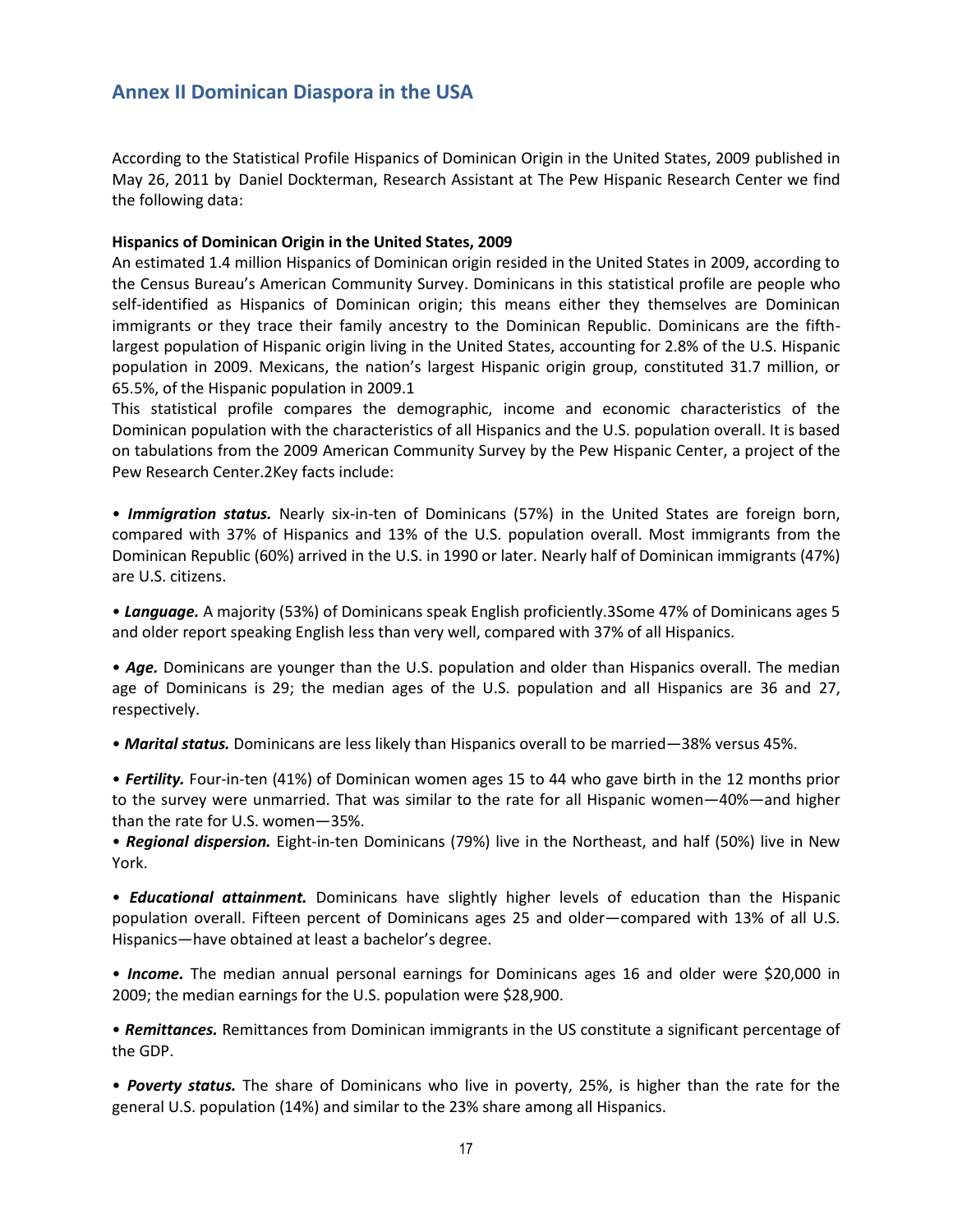• *Health Insurance.* One-quarter of Dominicans (23%) do not have health insurance compared with 31% of all Hispanics and 15% of the general U.S. population. Additionally, 9% of Dominicans younger than 18 are uninsured.

• *Homeownership.* The rate of Dominican homeownership (26%) is lower than the rate for all Hispanics (48%) and the U.S. population (66%) as a whole.

#### **\*About the Data**

This statistical profile of Hispanics of Dominican origin is based on the Census Bureau's 2009 American Community Survey (ACS). The ACS is the largest household survey in the United States, with a sample of about 3 million addresses. The data used for this statistical profile come from 2009 ACS Integrated Public Use Microdata Series (IPUMS), representing a 1% sample of the U.S. population.

Like any survey, estimates from the ACS are subject to sampling error and (potentially) measurement error. Information on the ACS sampling strategy and associated error is available at http://www.census.gov/acs/www/methodology/methodology\_main/. An example of measurement error is that citizenship rates for the foreign born are estimated to be overstated in the Decennial Census and other official surveys, such as the ACS (see Jeffrey Passel. "Growing Share of Immigrants Choosing Naturalization," Pew Hispanic Center, Washington, D.C. (March 28, 2009)). Finally, estimates from the ACS may differ from the Decennial Census or other Census Bureau surveys due to differences in methodology and data collection procedures (see, for example, http://www.census.gov/acs/www/Downloads/methodology/ASA\_nelson.pdf,

Annexe II<http://libguides.ccny.cuny.edu/content.php?pid=268189&sid=2213278>